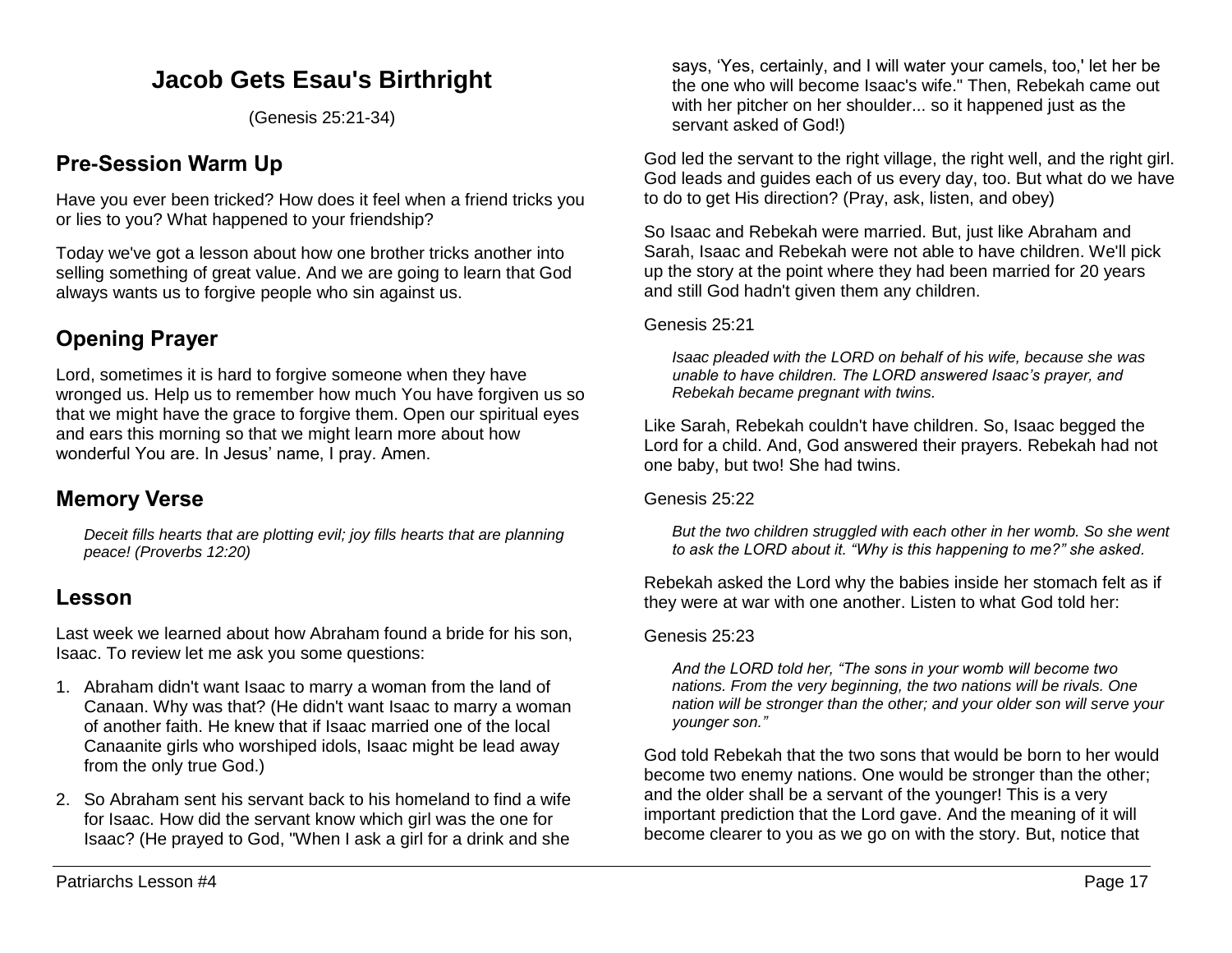God said this was going to be true so we know that it would happen. God never lies and He's always right. He never makes mistakes.

#### Genesis 25:24-26

*And when the time came to give birth, Rebekah discovered that she did indeed have twins! The first one was very red at birth and covered with thick hair like a fur coat. So they named him Esau. Then the other twin was born with his hand grasping Esau's heel. So they named him Jacob. Isaac was sixty years old when the twins were born.* 

Esau was hairy and Jacob was smooth-skinned. Let's read on...

#### Genesis 25:27-28

*As the boys grew up, Esau became a skillful hunter. He was an outdoorsman, but Jacob had a quiet temperament, preferring to stay at home. Isaac loved Esau because he enjoyed eating the wild game Esau brought home, but Rebekah loved Jacob.*

So you see, Isaac favored Esau because he liked to go hunting and would bring home good meat for him to eat. And, Rebekah favored Jacob. He probably helped his mother around the house with the cooking.

One day Jacob was cooking up a delicious meal when Esau came in from hunting, and Jacob tricked Esau into selling him something of great value. Let's see what happens....

#### Genesis 25:29-34

*One day when Jacob was cooking some stew, Esau arrived home from the wilderness exhausted and hungry. Esau said to Jacob, "I'm starved! Give me some of that red stew!" (This is how Esau got his other name, Edom, which means "red.") "All right," Jacob replied, "but trade me your rights as the firstborn son." "Look, I'm dying of starvation!" said Esau. "What good is my birthright to me now?" But Jacob said, "First you must swear that your birthright is mine." So Esau swore an oath, thereby selling all his rights as the firstborn to his brother, Jacob. Then Jacob gave Esau some bread and lentil stew. Esau ate the meal, then got up and left. He showed contempt for his rights as the firstborn.* 

A birthright was a special honor given to the firstborn son. It meant you got twice as much as the others of the inheritance money when your parents died. It also meant you had the responsibility of becoming the family leader. With privilege comes responsibility!

All of this Esau gave up because he wanted something to eat "right now." He just didn't appreciate the value of his birthright.

Esau sold something that would have lasted for a lifetime for some food that would last only for a few hours! Someday he would be very sorry he didn't stop and think about what he was doing. He acted too quickly and suffered for it.

Let me give you an example that might help. [Teacher, hold up a giant-sized candy bar.] What will you give me for this? [Let the bidding begin!] Keep in mind, I stopped at the store and purchased this for \$2.50 on my way to Sunday school. [Try to keep the bidding reasonable! Once you've established the value of the candy bar, continue…] OK, who has a really nice bicycle at home? Would you trade me your bicycle for this candy bar? Your bicycle will last you for years, maybe even a life time… but the memory of eating this candy bar will be gone in an hour or so!

When we see something we want, our first impulse is to get it. But immediate pleasure often loses sight of the future. We should think before we act! Esau didn't appreciate the blessings he had. He was too quick to trade the most valuable thing in his life for a bowl of stew.

There's a lesson here for us: If you have accepted Jesus as your Lord and Savoir, God has given you a birthright. You now are "born again" and get to live forever and ever in Heaven when you die. Don't treat your birthright lightly! Appreciate it with all your might. The things of the world are going to look very appealing to you as you go through life, but don't sell out! Don't trade your birthright for something as worthless as Esau did.

What are some ways that you and I can disregard or disrespect our birthright as Christians? [Teacher, let the children respond.] Jesus died on the cross so that you and I could have our sins forgiven.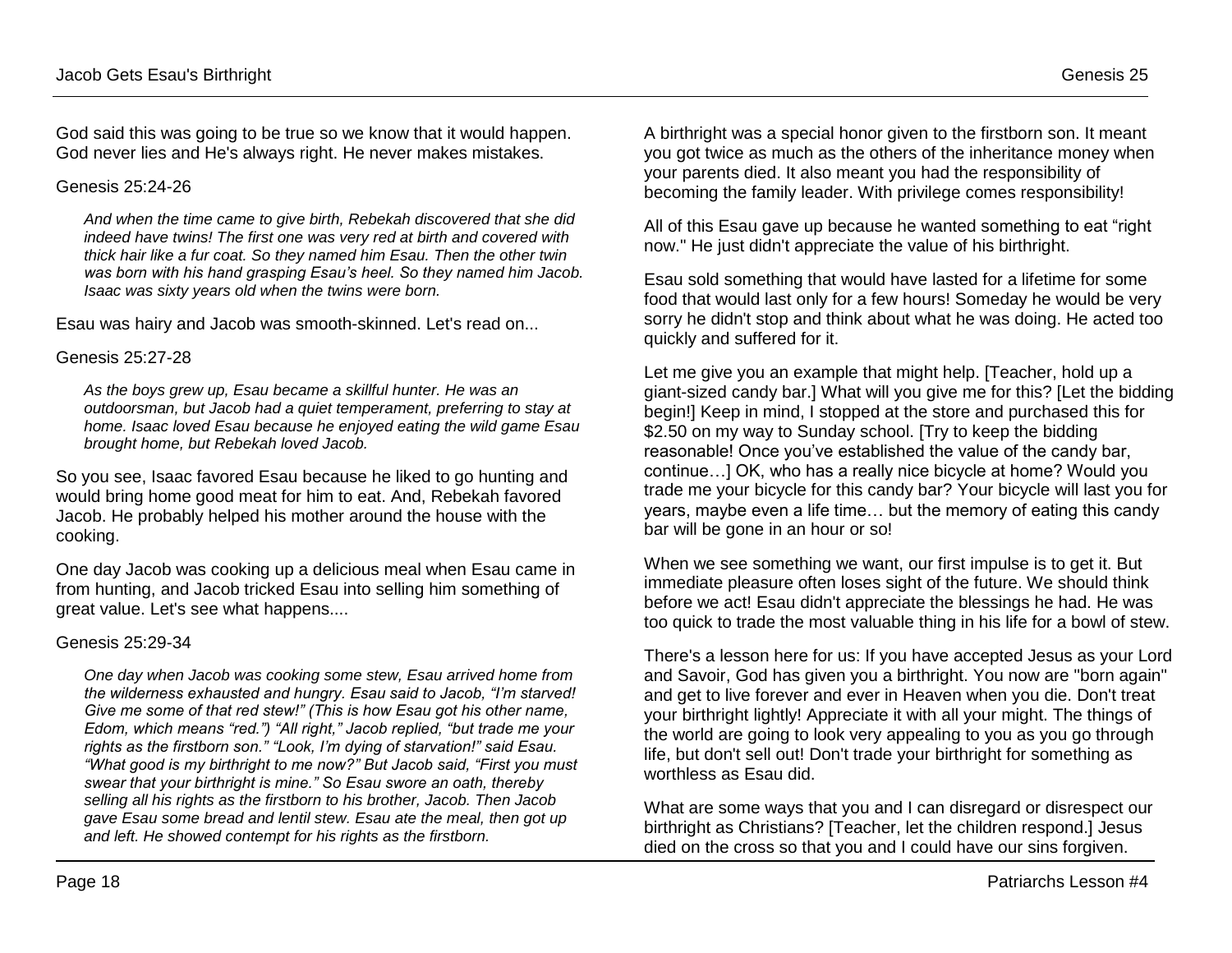When we deliberately sin, it is as if we have slapped Jesus in the face. When we grumble or complain, it is as if we have said that what Jesus did for us on the cross wasn't good enough. Anytime we say anything, or do anything, or even think anything that is not Godpleasing is disrespecting our birthright.

To bring it back to our lesson this morning, one way we can show God that we appreciate all He has done for us, is to forgive people that sin against us.

Esau sinned against God by disregarding his birthright. Because he didn't cherish the value of it, he was willing to sell it for a bowl of soup. But, Jacob sinned against Esau by tricking him into selling his birthright. If you have ever been tricked or lied to, God wants you to forgive that person, just like he forgives you of your sins.

We're going to learn more about how Jacob and Esau finally forgive one another in a few weeks. But next week we will continue the story of Jacob and Esau and we'll discover that things get even worse. Their mother takes matters into her hands and really does some bad things, too. But, in spite of their sins, God blesses Jacob and makes of him a great nation, just as God promised. It just goes to show that God's blessings come to us not because we've done good things; it comes to us because He chooses to bless us. He loves us with an everlasting love. And, nothing we do or don't do can change His mind about us.

# **CLOSING PRAYER**

Help us, Lord, to always be truthful. Don't let us follow Jacob's example of being a deceiver. Father, we are so glad You are loving and forgiving. Thank You for sending Jesus who has taken the punishment for our sins when He died on the cross. In Jesus' name, I pray. Amen.

## **LEARNING ACTIVITIES**

### **CRAFT CORNER**

Create a Family Tree (See example on next page.)

### **GAME CENTER**

Nerf Dodge Ball. Have the children stand in a circle. Throw a Nerf ball at a child. If he gets hit, he must answer the review question for a piece of candy. Then that child gets to throw the ball at another child. And so forth until all the children have had a chance to win a piece of candy for answering a review question.

#### *Review Questions*

- 1. Tell me the names of Abraham's descendants that we've learned about so far. (His son, Isaac, married Rebekah and they had two sons, Esau and Jacob.)
- 2. What did God promise Abraham? (His descendants would become a great nation.)
- 3. What did God promise Rebekah concerning her sons? (They would become enemy nations and the younger one would rule over the older.)
- 4. Which one of the twins was hairy? (Esau)
- 5. Why did Isaac favor Esau? (Because he liked to go hunting and would bring home good meat for him to eat.)
- 6. Why did Rebekah favor Jacob? (Because he liked to help her around the house.)
- 7. How did Jacob trick his older brother? (Esau came in from hunting and was really hungry. So, Jacob said he'd give him something to eat if Esau would sell him his birthright.)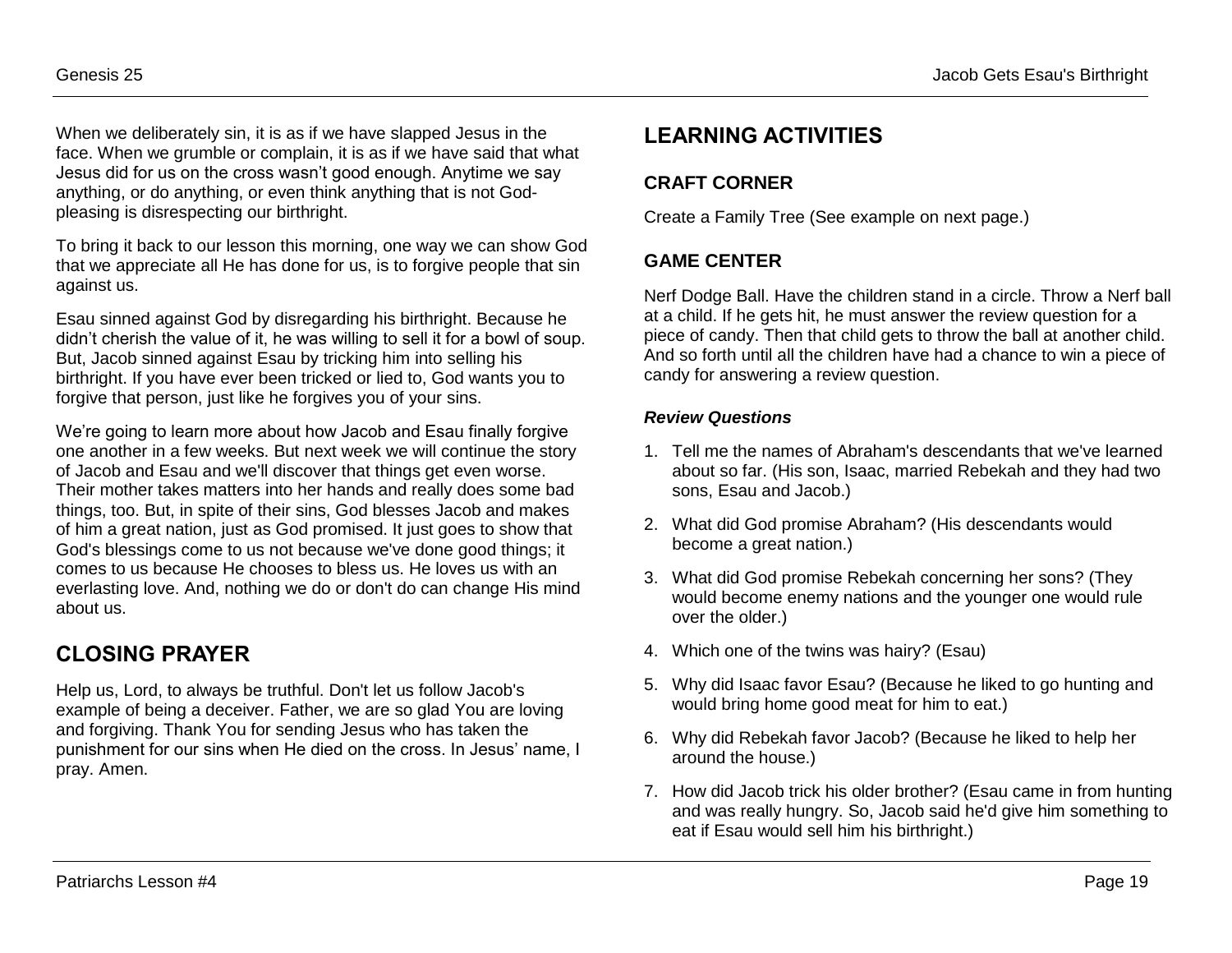- 8. What is a birthright? (A special honor given to the firstborn son which entitled him to twice as much inheritance as his siblings.)
- 9. What was Esau's sin? (He sold something of great lasting value for food to satisfy for only a few hours.)
- 10. What can we learn from Esau's sin? (Don't be impulsive. Think before you act. Also, he didn't appreciate the privilege he had of being the firstborn son.)
- 11. What was Jacob's sin? (He tricked his brother into selling the birthright to him. He didn't need to be crafty to help God fulfill His promise. It's not good to take matters into our own hands.)
- 12. What can we learn from Jacob's sin? (Don't trick people into doing something they shouldn't do. Let God fulfill His great plan for your life in His time and in His way.)
- 13. What's our memory verse for today? (Proverbs 12:20)